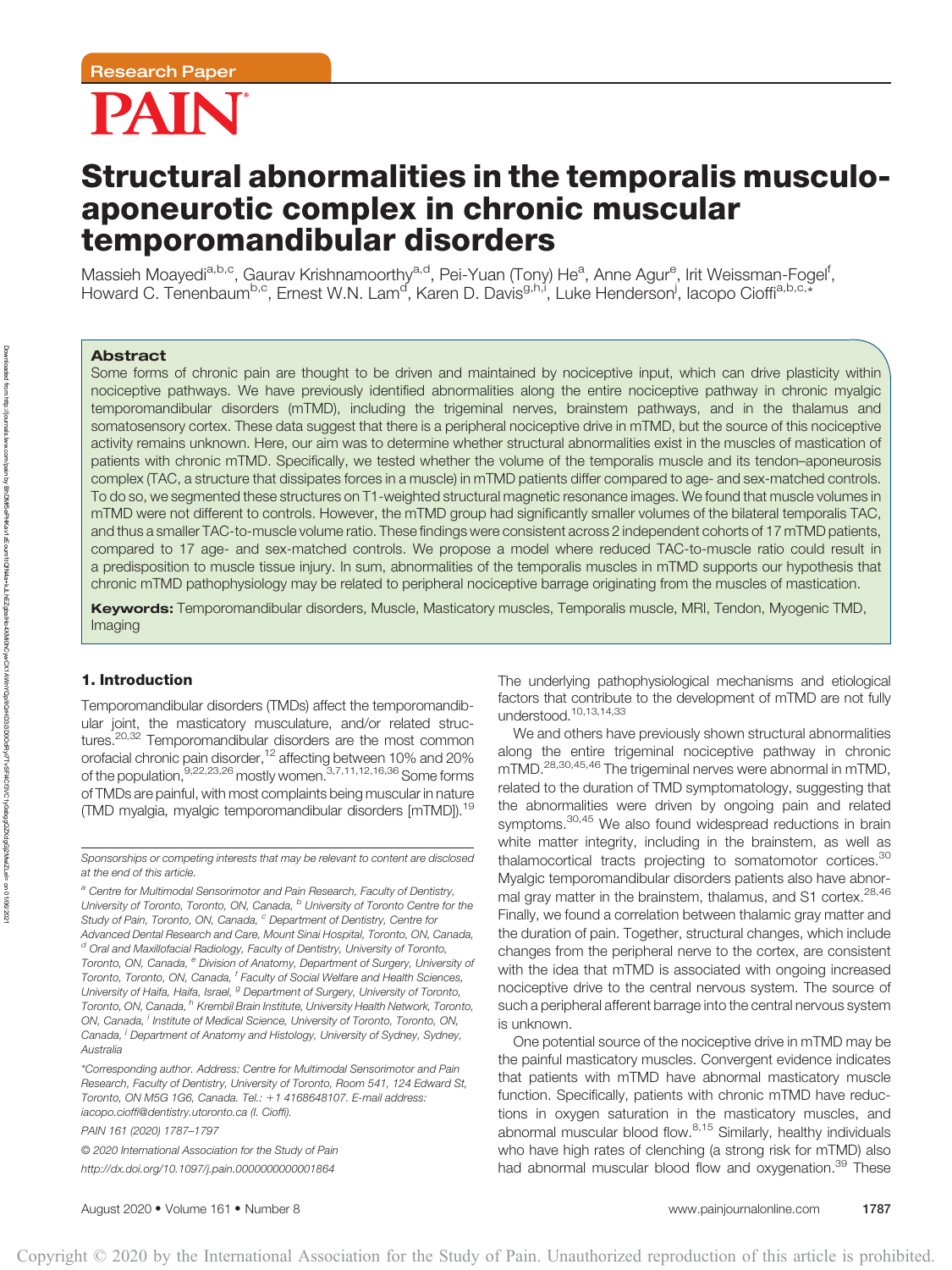oxygenation abnormalities can lead to ischemia, and thus induce tissue injury $43$  and inflammation.  $25,42$ 

The masticatory muscles include the temporalis, the masseter, and the lateral and medial pterygoids. The temporalis is a large muscle located in the infratemporal fossa that has 2 compartments, the superficial and deep temporalis, divided by a large fan-shaped aponeurosis that forms the temporalis tendon– aponeurosis complex (TAC) (Fig. 1). Aponeuroses are fibrous sheets originating from tendons that attach sheet-like muscles. The simple geometry of the temporalis muscle and TAC make them suitable for investigation of putative structural abnormalities of muscle in patients with mTMD. For example, a reduced tendon–muscle ratio can negatively influence muscle contraction dynamics and dissipation of energy strains thereby increasing risk of injury. $2,17,31$ 

The aim of this study was to determine whether patients with chronic mTMD have structural abnormalities in the muscles of mastication. Specifically, we measured temporalis muscle and TAC volumes from magnetic resonance imaging (MRI) scans of patients with chronic mTMD and TMD-free controls. We also calculated TAC to muscle volume ratios. Next, we confirmed our findings in an independent cohort of patients with chronic mTMD. Finally, we tested whether structural abnormalities are related to TMD pain intensity and duration. We hypothesize that patients with chronic mTMD have smaller temporalis TAC, related to TMD duration.

#### 2. Materials and methods

This study investigated 2 previously acquired independent data sets of patients with chronic mTMD, each with their own sex- and age-matched controls. One data set was collected at the University of Sydney, Sydney, Australia (referred to as Sydney cohort herein), and the other at the University Health Network and University of Toronto, Toronto, Canada (referred to as Toronto cohort herein). The MRI scans of patients with TMD and controls were previously acquired by the 2 independent research teams in Canada and Australia to investigate trigeminal nerve and brain abnormalities.21,28–30,44,45 Both data sets captured the entire temporalis muscle and TACs, bilaterally, from the skull vertex to the level of the sigmoid notch of the mandible.

Local research ethics boards (The University Health Network and Mount Sinai Hospital Research Ethics Boards, Toronto,

Canada, and the Westmead Hospital and the University of Sydney Human Research Ethics Committee, Sydney, Australia) approved the studies for which the data sets were collected, and are referred to in previous publications.<sup>21,28–30,44,45</sup> The University of Toronto's Health Sciences Research Ethics Board approved all procedures in this study. For this study, the 2 cohorts were treated as independent, and not pooled.

## 2.1. Participants

### 2.1.1. Sydney cohort

All study participants were recruited at the Faculty of Dentistry, Westmead Hospital, University of Sydney (Sydney, New South Wales, Australia). An investigator (I.C.) randomly selected 17 scans of patients with TMD (mean age  $\pm$  SD: 41.8  $\pm$  16.2 years, 5 men) and 17 controls (mean age  $\pm$  SD: 42.0  $\pm$  17.0 years, 5 men) from the MRI data set pertaining to a previous study that explored brainstem anatomy using anatomical MRI techniques,<sup>45</sup> which included 22 patients with TMD and 40 TMD-free controls. The selection of controls was made to age- and sexmatch the patient group. The RDC-TMD<sup>12</sup> was used to make TMD diagnosis.

As per the previous investigation, $45$  patients from the Sydney cohort had no neuropathic pain symptoms or other chronic pain conditions. However, they could participate in the study if they had other nonchronic musculoskeletal pain complaints in other body regions or infrequent migraines, based on their medical history. Controls were screened by selfreport for exclusion criteria including chronic pain (pain lasting for more than 3 months), current usage of analgesic medications, or any neurological disorders. Demographic and clinical characteristics of patients in the Sydney cohort are reported in Table 1.

#### 2.1.1.1. Magnetic resonance imaging parameters

Data were acquired using a 3.0 T MRI system (Philips; Intera, De Bilt, Netherlands). High-resolution, three-dimensional (3D), T1 weighted anatomical image volumes were acquired, covering the entire brain and included the entire temporalis muscle (turbo field echo; echo time: 2.5 ms; repetition time: 5600 ms; flip angle: 8˚; voxel dimensions:  $0.8 \times 0.8 \times 0.8$  mm).



Figure 1. Anatomical verification. Dissection of tendon-aponeurosis complex of temporalis muscle (TAC), lateral view. (A) Superficial dissection showing extramuscular part of the TAC. Red dashed lines indicate the fiber bundle–TAC junction. (B) Deep dissection showing extramuscular and intramuscular extent of TAC. Black dashed line indicates fiber bundle TAC junction. CP, coronoid process; EAM, external auditory meatus; TAC, tendon–aponeurosis complex; TM, temporalis muscle.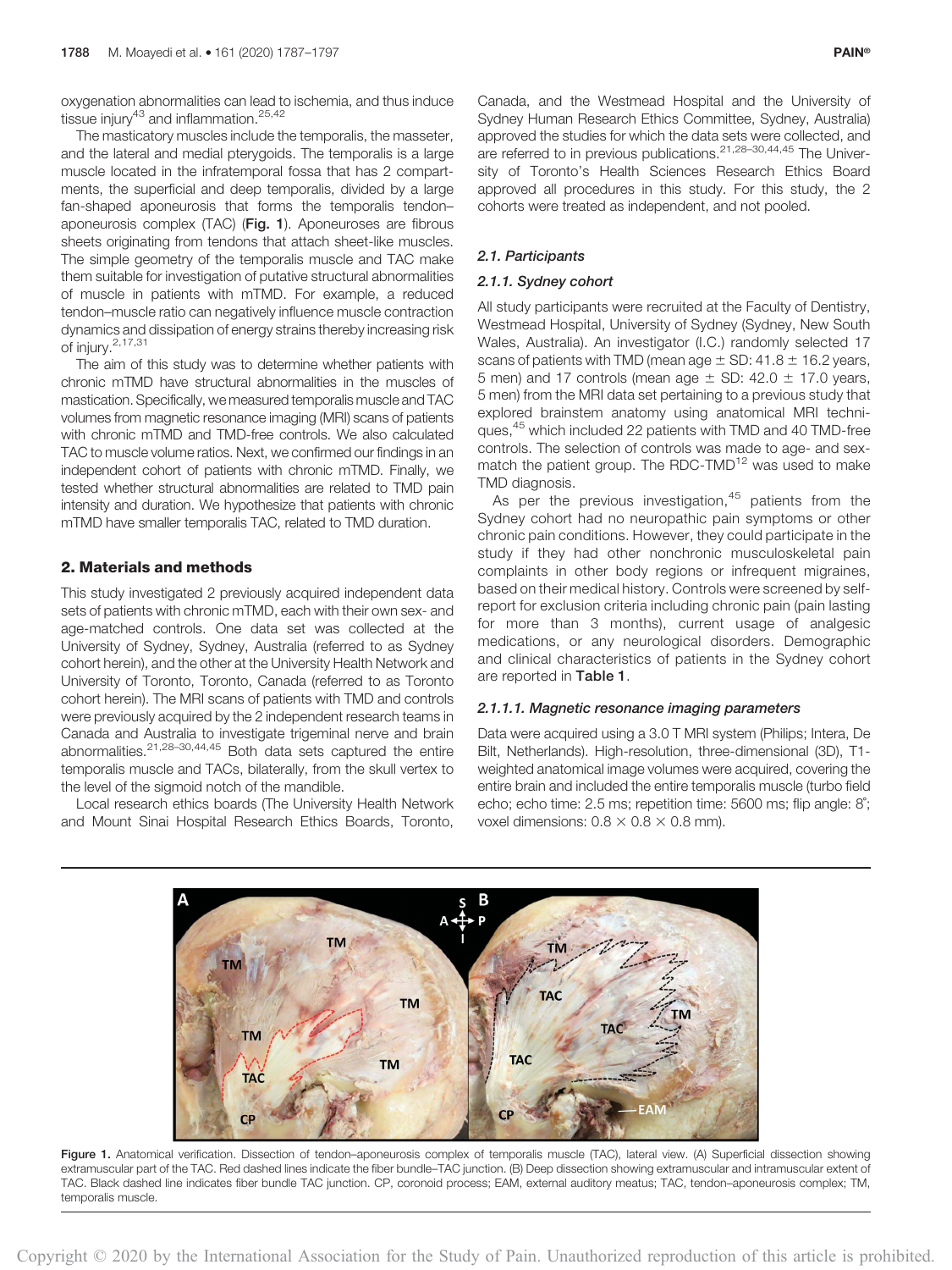# Table 1

Clinical and demographic characteristics of the Sydney cohort of patients withTMD.

| Age          |                                                                                                            | Sex TMD<br>dur $(y)$      | (at rest, /10) | Diary pain intensity Scan pain intensity Diagnosis (RDC/<br>(at rest, /10) | TMD)                                                                 | Pain sites                                     | <b>Previous</b><br>trauma | <b>Other</b><br>pains | <b>Medications</b>                                                                               |
|--------------|------------------------------------------------------------------------------------------------------------|---------------------------|----------------|----------------------------------------------------------------------------|----------------------------------------------------------------------|------------------------------------------------|---------------------------|-----------------------|--------------------------------------------------------------------------------------------------|
| 59           | M                                                                                                          | 20                        | 5.9            | 6                                                                          | <b>Bilateral MFP</b>                                                 | RM, LM<br>Pain localised to<br>the hard palate |                           |                       | Amitriptyline                                                                                    |
| 59           | F                                                                                                          | 30                        | $7.9\,$        | 7.6                                                                        | <b>Bilateral MFP</b>                                                 | RM, LM                                         |                           |                       | Venflaxine, Acetaminophen<br>and codeine, Oxycodone,<br>Tramadol                                 |
| 70           | F                                                                                                          | 11                        | $0.6\,$        | 4.6                                                                        | <b>Bilateral MFP</b>                                                 | RM, LM, RTMJ,<br><b>LTMJ</b>                   | Υ                         | Shoulder,<br>knee     | Atorvastatin calcium,<br>Strontium ranelate, Diltiazem<br>Hydrochloride                          |
|              |                                                                                                            |                           |                |                                                                            | Left Arthralgia                                                      |                                                |                           |                       |                                                                                                  |
| 37           | M                                                                                                          | 6                         | 7.3            | $\overline{7}$                                                             | <b>Bilateral MFP</b><br>Bilateral Arthralgia                         | RM, LM, RT, LT                                 | Y                         | Neck                  | Botox                                                                                            |
| $50\,$       | F                                                                                                          | $46\,$                    | 4.3            | 2.7                                                                        | <b>Bilateral MFP</b>                                                 | RM, LM, RTMJ,<br><b>LTMJ</b>                   | $\mathsf Y$               | Shoulder,<br>neck     | Diclofenac, Botox (forehead),<br>Acupuncture magnets,<br>Acetaminophen and codeine               |
| 45           | F                                                                                                          | 5.5                       | 4.1            | 7.3                                                                        | <b>Bilateral MFP</b>                                                 | RM, LM                                         |                           |                       | Acetaminophen,<br>Acetaminophen and codeine,<br>Oxycodone, Mometason<br>(nasal spray), Mersyndol |
| 32           | F                                                                                                          | 15                        | 5.9            | 5.5                                                                        | Right MFP                                                            | RM                                             |                           | Shoulder,<br>neck     | Acetaminophen, codeine<br>phosphate hemihydrate,<br>doxylamine succinate<br>(Mersyndol)          |
| 28           | M                                                                                                          | 1.5                       | 5.8            | 6.7                                                                        | <b>Bilateral MFP</b><br>Right Arthralgia                             | RM, LM                                         | Υ                         |                       | Ibuprofen                                                                                        |
| 24           | F                                                                                                          | $\overline{7}$            | $5.5\,$        | 5.9                                                                        | Bilateral MFP with LMO RM, LM                                        |                                                | Y                         |                       | Domperidone,<br>Acetaminophen,<br>Lansoprazole, Levlen,<br>Amitriptyline                         |
|              |                                                                                                            |                           |                |                                                                            | Bilateral Arthralgia                                                 |                                                |                           |                       |                                                                                                  |
| 66           | F                                                                                                          | 5                         | 3.1            | 3.7                                                                        | Right MFP                                                            | <b>RM</b>                                      |                           | Shoulder,<br>neck     |                                                                                                  |
| 31           | F                                                                                                          | $\overline{4}$            | 2.2            | 5.5                                                                        | Left MFP                                                             | LM                                             |                           | Lower<br>back         |                                                                                                  |
| 55           | F                                                                                                          | 18                        | 1.5            | 0.4                                                                        | Right MFP<br>Right Arthralgia                                        | <b>RM</b>                                      |                           | Shoulder              |                                                                                                  |
| 45           | F                                                                                                          | 12                        | 3.2            | $\,6\,$                                                                    | <b>Bilateral MFP</b>                                                 | LM, LT                                         |                           | Shoulder              | Amitriptyline, Acetaminophen                                                                     |
| 44           | F                                                                                                          | 17                        | 1.2            | 2.6                                                                        | <b>Bilateral MFP</b>                                                 | RM, LM                                         |                           | Lower<br>back         | Ibuprofen, Acetaminophen                                                                         |
|              |                                                                                                            |                           |                |                                                                            | Bilateral Arthralgia<br>Right disc<br>displacement with<br>reduction |                                                |                           |                       |                                                                                                  |
| $19$         | F                                                                                                          | $\overline{4}$            | $3.8\,$        | 4.5                                                                        | Bilateral MFP (with<br>neck pain)                                    | RM, LM, RT, LT                                 | Y                         | Neck                  | Acetaminophen                                                                                    |
| $19$         | M                                                                                                          | 2.5                       | 3.1            | $\mathbf{1}$                                                               | Bilateral MFP (with<br>neck pain)<br>Bilateral arthralgia            | RM, LM, RT, LT                                 |                           |                       |                                                                                                  |
| 28           | $\mathsf{M}% _{T}=\mathsf{M}_{T}\!\left( a,b\right) ,\ \mathsf{M}_{T}=\mathsf{M}_{T}\!\left( a,b\right) ,$ | $\ensuremath{\mathsf{3}}$ | 5.9            | $3.5\,$                                                                    | Bilateral MFP (with<br>neck pain)                                    | RM, LM, RT, LT                                 | Y                         |                       | Aspirin/caffeine/<br>orphenadrine (Norgesic),<br>meloxicam                                       |
|              |                                                                                                            |                           |                |                                                                            | Bilateral arthralgia                                                 |                                                |                           |                       |                                                                                                  |
| Mean<br>(SD) |                                                                                                            | 12.2<br>(11.6)            | 4.2(2.1)       | 4.7(2.2)                                                                   |                                                                      |                                                |                           |                       |                                                                                                  |

LM, left masseter; LOM, limited mouth opening; LT, left temporalis; LTMJ, left temporomandibular joint; MFP, myofascial pain; RM, right masseter; RT, right temporalis; RTMJ, right temporomandibular joint; Y, yes .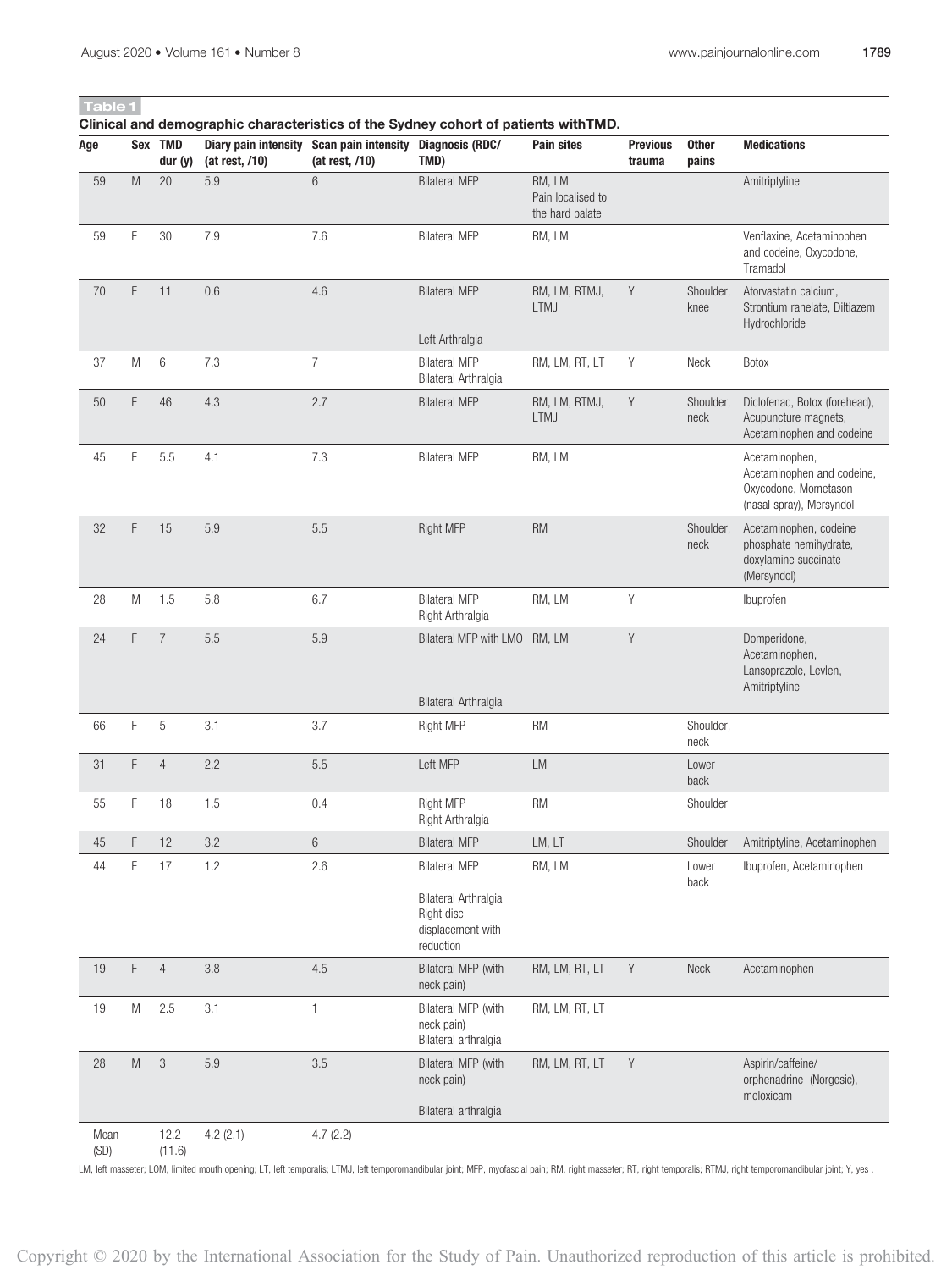#### 2.1.1.2. Pain characteristics

Patients with mTMD reported the duration of their TMD symptoms, and provided a pain intensity rating on the day of their MRI scan (scan day pain intensity). In addition, patients completed a pain diary for 7 days before scanning, and recorded their pain intensity 3 times a day (diary pain intensity). Pain drawings were recorded, and each patient indicated the location of facial pain. Pain characteristics (intensity and duration), and location (based on pain drawings) of patients in the Sydney cohort are reported in Table 1.

#### 2.1.2. Toronto cohort

Patients were recruited at the Mount Sinai Hospital Dental Clinic (Toronto, ON, Canada), and controls from the University Health Network environment. Seventeen women with mTMD (mean age  $\pm$  SD = 33.1  $\pm$  11.9 years) were diagnosed using the RDC-TMD,<sup>12</sup> and 17 age-matched pain-free women (mean age  $\pm$  SD = 32.8  $\pm$  9.8 years) were recruited. This cohort was previously recruited for studying brain and trigeminal nerve abnormalities in TMD. Inclusion and exclusion criteria for those studies were reported previously $2^{1,28-30,44}$ and included: (1) left-handedness; (2) self-report of metabolic, rheumatoid or vascular diseases/disorders, or any other serious diseases; (3) self-report of commonly comorbid functional chronic pain disorders (irritable bowel syndrome and fibromyalgia); (4) self-report of psychiatric disorders (eg, depression, schizophrenia); (5) self-report history of an abnormal neurological examination; (6) contraindication to MRI scanning; and (7) self-report of substance abuse. In addition, healthy controls were excluded if they had a history of chronic pain or any other vascular or neurological disorders, based on self-report. Demographic and clinical characteristics of patients in the Toronto cohort are reported in Table 2.

### 2.1.2.1. Magnetic resonance imaging parameters

The Toronto data set was acquired using a 3.0 T MRI system (GE Signa HDx, General Electric) with an eight-channel phased-array head coil. High-resolution 3D T1-weighted anatomical images were acquired, covering the entire brain and included the entire temporalis muscle (fast spoiled grass sequence with inversion recovery [IR-FSPGR]; echo time  $= 5$  ms; repetition time  $= 12$  ms; inversion time: 300 ms; flip angle:  $20^{\circ}$ ; voxel dimensions: 0.94  $\times$  $0.94 \times 1.5$  mm).

#### 2.1.2.2. Pain characteristics

Patients with mTMD reported the duration of their TMD symptoms, and provided a verbal numerical pain intensity score for their average pain intensity over the last month before scanning. Pain drawings were recorded, and each patient indicated the location of facial pain. Pain characteristics (intensity and duration), and location (based on pain drawings) of patients in the Toronto cohort are reported in Table 2.

### 2.2. Anatomical verification

To identify anatomical landmarks of the temporalis muscle and TAC to guide our MR segmentations, a dissection of a formalin-embalmed hemisected head of a 79-year-old man was performed (Fig. 1). The skin and subcutaneous tissue were removed to expose the temporalis fascia, masseter, and lateral aspect of cranium. The masseter was released from its attachment sites and removed. Next, the zygomatic arch was

excised to expose the temporalis fascia and underlying temporalis muscle in its entirety. After careful removal of the temporalis fascia, the superficial temporalis and inferior part of the TAC attaching to the coronoid process could be visualized. The fiber bundles of superficial temporalis were delineated, their extent documented, and photographed. This was followed by removal of the fiber bundles to expose the entire TAC complex and fiber bundles of the deep temporalis, which attached inferiorly to the deep surface of the TAC (Fig. 1). The terminal attachment of the tendinous component of TAC was to the coronoid process, the anterior portion of the sigmoid notch, and the anterior border of the ramus, extending to the area of the retromolar pad. The extensive aponeurotic part of the TAC became thin and poorly discernible superior to the superior orbital rim.

#### 2.3. Magnetic resonance regions of interest definition

Based on the anatomical study (Fig. 1), the superior boundary of the TAC region of interest (ROI) in MR images was set at the level of the superior orbital rim (Fig. 2). The inferior boundary was set to the first axial slice where the higher signal cancellous bone within the coronoid process of the mandible was visualized (Fig. 2). The anterior, posterior, medial, and lateral boundaries of the TAC ROI were the anterior, posterior, medial, and lateral surfaces of the muscle, respectively.

The temporalis muscle ROI included the entire muscle, and was limited inferiorly at the first axial MRI slice where the higher signal cancellous bone within the coronoid process of the mandible was visualized.

#### 2.4. Quantification of temporalis muscle and tendon–aponeurosis complex

User-guided segmentation of the temporalis muscle and TAC was performed in ITK-SNAP ([www.itksnap.org\)](http://www.itksnap.org),<sup>47</sup> with a Huion WH1409 (Shenzhen, China) graphic tablet. All images were segmented by a Resident in Oral and Maxillofacial Radiology (G.K.), who also conducted the anatomical dissection. The operator was blinded as to the group assignment of participants from each study cohort. Each temporalis muscle and TAC was segmented independent of each other and the contralateral using a semiautomatic segmentation pipeline. Information from the T1 weighted MR images was reduced to a single foreground/ background probability map. ROIs of the structures were created in a semiautomatic way, and manually refined (Fig. 3). Each MR image was segmented in the following order: left TAC, left temporalis muscle, right TAC, and right temporalis muscle. After the first round of segmentations, each MR study was verified in all orthogonal planes after a one-week washout. Any disagreement was resolved after discussion with an expert anatomist (A.A.) and an expert in masticatory muscle MR imaging (I.C.), who were also blinded to group assignment. The volumetric data were then recorded for analysis.

#### 2.4.1. Intrarater reliability

To test the reproducibility of the segmentation method, within the Sydney cohort, the ROIs of 8 randomly selected participants (4 controls and 4 mTMD) were segmented a second time 1 month after the initial segmentation. Intraclass correlation coefficients (ICCs) were calculated to compare the measurements of muscle and TAC volumes to measure intrarater reliability (see below).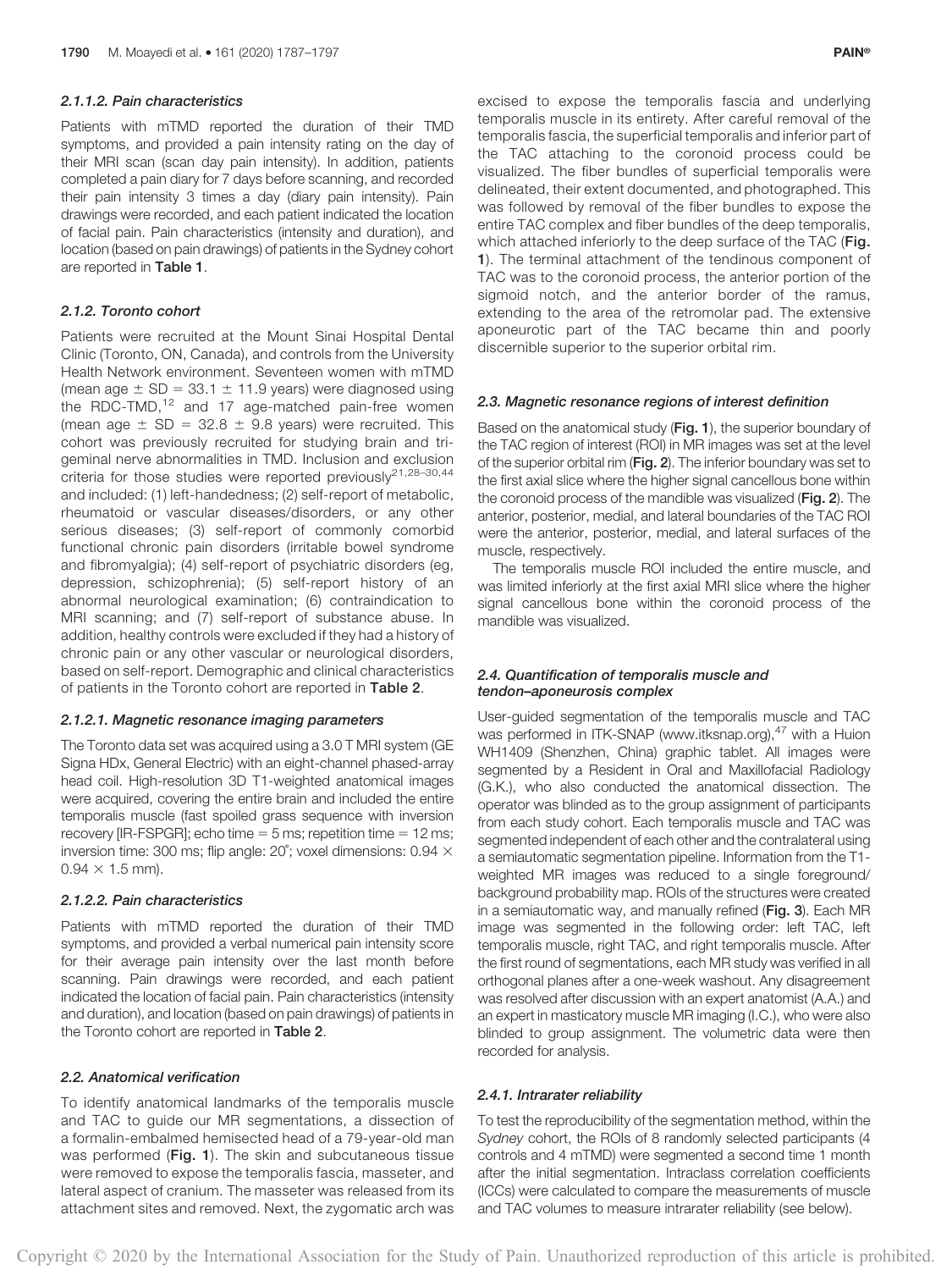# Table 2

Clinical and demographic characteristics of the Toronto cohort of patients with TMD.

| Age    |             | (y)            | Sex TMD dur PAIN intensity (at<br>rest/10) | <b>Diagnosis</b><br>(RDC/TMD)                                                      | <b>Pain sites</b>                                | <b>Previous</b><br>trauma | <b>Other pains</b>                  | <b>Medications</b>                                                             |
|--------|-------------|----------------|--------------------------------------------|------------------------------------------------------------------------------------|--------------------------------------------------|---------------------------|-------------------------------------|--------------------------------------------------------------------------------|
| 22     | F           | $\overline{c}$ | $\overline{4}$                             | <b>Bilateral MFP</b><br>Bilateral<br>arthralgia                                    | RT, RTMJ, LT, LTMJ                               |                           | Knee                                | <b>NSAIDs</b>                                                                  |
| 20     | F           | $\mathfrak{Z}$ | 3                                          | LMO<br>Bilateral<br>arthralgia                                                     | Bilateral MFP with RM, RT, RTMJ, LTMJ            |                           |                                     | Diclofenac and misoprostol,<br>cyclobenzaprine                                 |
| 24     | F           | $\overline{7}$ | $\overline{4}$                             | Right MFP with<br>LM <sub>0</sub><br>Right arthralgia                              | RM, RTMJ                                         | Y                         | Headache                            | Naproxen, lansoprazole                                                         |
| 38     | F           | 20             | $\overline{7}$                             | <b>LMO</b><br>Bilateral<br>arthralgia                                              | Bilateral MFP with RM, LM, RTMJ, LTMJ            |                           |                                     | <b>NSAIDs</b>                                                                  |
| 42     | F           | 0.75           | $\overline{c}$                             | Bilateral MFP with RM, RT, LM, LT,<br><b>LMO</b><br><b>Bilateral</b><br>arthralgia | RTMJ, LTMJ                                       |                           |                                     | Cyclobenzaprine                                                                |
| 33     | F           | $\overline{4}$ | 5                                          | LM <sub>0</sub><br>Right arthralgia                                                | Bilateral MFP with RM, RT, RTMJ, LM, LT          |                           | Shoulder, neck                      |                                                                                |
| 28     | F           | 17             | 3                                          | Left MFP<br>Left arthralgia                                                        | <b>LM</b>                                        |                           |                                     | Diclofenac and misoprostol,<br>cyclobenzaprine                                 |
| 34     | F           | 14             | $\overline{2}$                             | Bilateral MFP with<br>LMO<br>Bilateral<br>arthralgia                               | RM, RT, RTMJ, LM,<br>LT, LTMJ                    |                           |                                     | Diclofenac and misoprostol,<br>cyclobenzaprine, hydromorphone                  |
| 50     | F           | 10             | $\overline{7}$                             | <b>LMO</b><br><b>Bilateral</b><br>arthralgia                                       | Bilateral MFP with RM, RTMJ, LM, LTMJ Y          |                           |                                     | Diclofenac and misoprostol<br>Varenicline tartrate, clonidine<br>hydrochloride |
| 59     | F           | 13             | $\overline{7}$                             | LMO<br>Bilateral<br>arthralgia                                                     | Bilateral MFP with RM, RT, RTMJ, LM,<br>LT, LTMJ | Y                         | Neck, shoulder, gastric<br>distress |                                                                                |
| 18     | F           | 3              | 6                                          | LMO<br>Bilateral<br>arthralgia                                                     | Bilateral MFP with RM, RT, RTMJ, LM,<br>LT, LTMJ |                           |                                     |                                                                                |
| 34     | $\mathsf F$ | 15             | $\overline{c}$                             | Right MFP with<br><b>LMO</b>                                                       | RM, RT                                           |                           | Neck, sciatica                      |                                                                                |
| $52\,$ | F           | $30\,$         | $\overline{4}$                             | <b>LMO</b><br>Bilateral<br>arthralgia                                              | Bilateral MFP with RM, RT, RTMJ, LM,<br>LT, LTMJ |                           |                                     | <b>NSAIDs</b>                                                                  |
| 31     | F           | $\sqrt{2}$     | 6                                          | Right MFP with<br><b>LMO</b><br>Right arthralgia                                   | RM, RT, RTMJ                                     |                           | Ovarian cyst                        | <b>NSAIDs</b>                                                                  |
| 33     | F           | 17             | $\mathbf 5$                                | <b>LMO</b><br>Bilateral<br>arthralgia                                              | Bilateral MFP with RM, RTMJ, LM, LTMJ            |                           |                                     | <b>NSAIDs</b>                                                                  |
| 22     | F           | $\overline{1}$ | $\overline{4}$                             | <b>Bilateral MFP</b><br>Bilateral<br>arthralgia                                    | RM, LM, RTMJ, LTMJ                               |                           |                                     |                                                                                |

(continued on next page)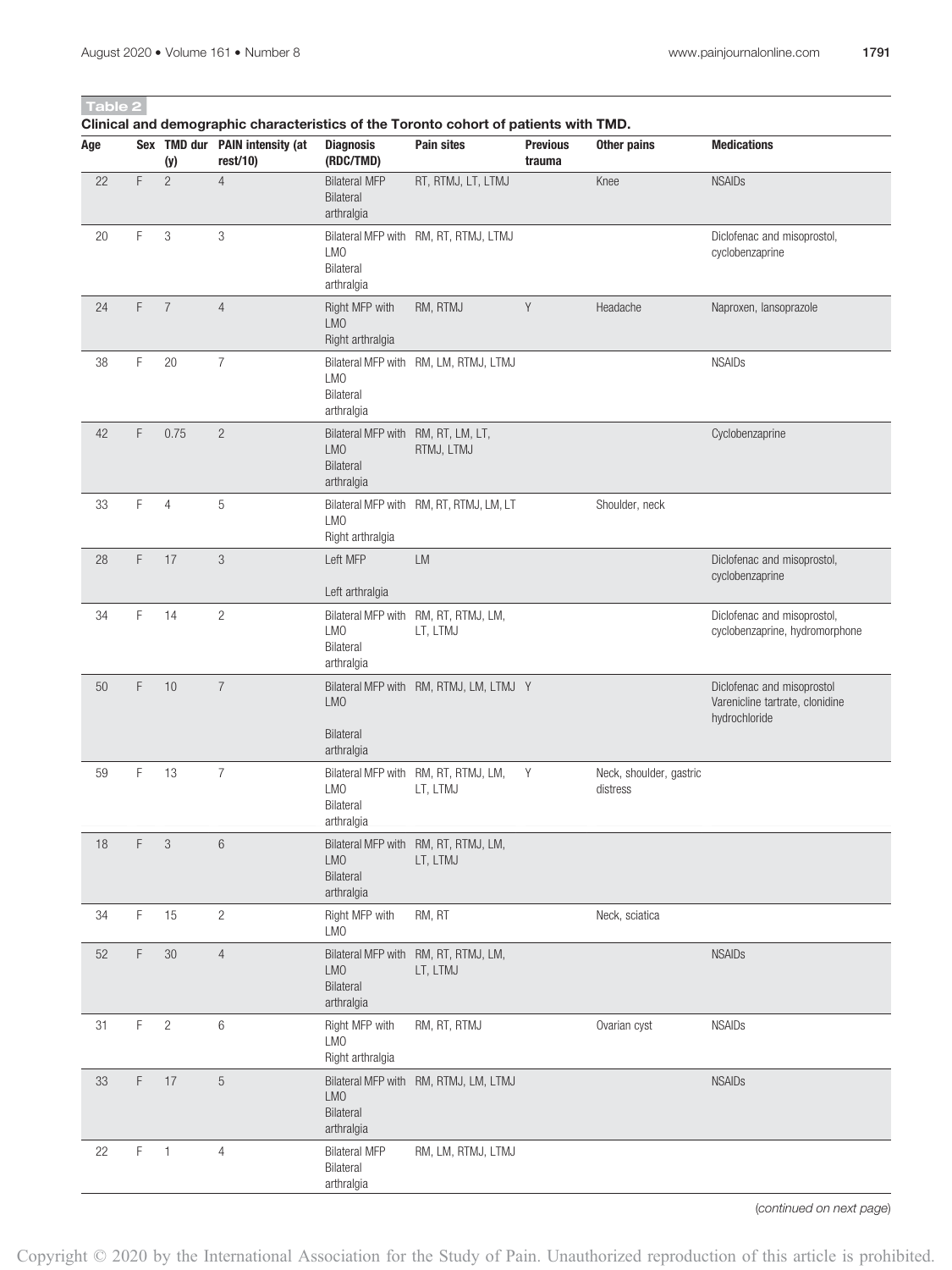|              | $18010 = 1001$ |     |                                           |                                                 |                    |                           |             |                    |  |  |
|--------------|----------------|-----|-------------------------------------------|-------------------------------------------------|--------------------|---------------------------|-------------|--------------------|--|--|
| Age          |                | (y) | Sex TMD dur PAIN intensity (at<br>rest/10 | <b>Diagnosis</b><br>(RDC/TMD)                   | <b>Pain sites</b>  | <b>Previous</b><br>trauma | Other pains | <b>Medications</b> |  |  |
| 23           |                | 8   |                                           | <b>Bilateral MFP</b><br>Bilateral<br>arthralgia | RM, RTMJ, LM, LTMJ |                           |             |                    |  |  |
| Mean<br>(SD) |                |     | $9.8(8.2)$ 4.3 (1.8)                      |                                                 |                    |                           |             |                    |  |  |

Table 2 (continued)

LM, left masseter; LOM, limited mouth opening; LT, left temporalis; LTMJ, left temporomandibular joint; MFP, myofascial pain; RM, right masseter; RT, right temporalis; RTMJ, right temporomandibular joint; Y, yes.

#### 2.5. Statistical analyses

All statistical analyses were performed separately for the Sydney and Toronto cohorts because they were considered to be independent of one another.

Intraclass correlation coefficients were computed to measure intrarater reliability for muscle and TAC volumes. Intraclass correlation coefficients less than 0.4, between 0.4 and 0.75, and greater than 0.75 are considered poor, fair to good, and excellent, respectively.

To test for group differences in muscle and TAC volumes, 2 multivariate analyses of variance were used, one for each cohort (Sydney and Toronto). Because data were not normally distributed, volumetric data were logarithmic transformed (using a natural logarithm). In each multivariate analysis of variance, temporalis muscle and TAC volumes were included as dependent variables, whereas group (mTMD vs control), laterality (left vs right), and the group-by-laterality interaction were included as independent variables. Significance was set at  $P < 0.05$ , corrected for multiple comparisons using Bonferroni correction, where applicable.

For each cohort, we also computed a TAC volume to muscle volume ratio (TAC:muscleR). Evidence suggests that reduced tendon–muscle ratio can negatively influence muscle contraction dynamics and force dissipation, increasing the risk of injury.<sup>2,17,31</sup> Thus, this measure was calculated to determine whether the relative proportion of TAC was reduced in the muscles of patients with mTMD as compared to healthy controls. To test for group differences in the TAC:muscleR, 2 univariate analyses of variance were used, one for each cohort (Sydney and Toronto). TAC: muscleR was included as the dependent variable, whereas group

(mTMD vs control), laterality (left vs right), and the group-bylaterality interaction were included as independent variables. Significance was set at  $P < 0.05$ , corrected for multiple comparisons using Bonferroni correction, where applicable.

To determine the contribution of pain characteristics to abnormalities in mTMD, Spearman correlation coefficients between the left and right temporalis muscle volumes, TACs, and TAC:muscleR and (1) mTMD duration and (2) pain intensity (diary pain intensity for the Sydney cohort and the average pain intensity over the past month in the Toronto cohort) were computed. Significance was set at  $P < 0.05$ . All statistical analyses were performed in SPSS Statistics for Windows (Version 24.0, IBM, Armonk, NY).

#### 3. Results

#### 3.1. Intraclass correlations

In the 8 randomly selected subjects who were bilaterally segmented in duplicates 1 month after initial segmentation, the intrarater reliability was excellent for both the temporalis muscle and the TAC (muscle: Cronbach alpha  $= 0.992$ ; ICC: 0.98, 95%  $CI = 0.96 - 0.99$ ; TAC: Cronbach alpha = 0.963,  $P < 0.001$ ; ICC; 0.93; 95% CI = 0.82-0.98,  $P < 0.001$ ).

#### 3.2. Group statistics

There were no significant age differences between mTMD and controls in either the Sydney (P = 0.972) or the Toronto (P = 0.936) cohorts. We tested whether there were significant



Figure 2. Tendon–aponeurosis complex (TAC) region of interest definition. (A) Upper (green) and lower (blue) boundaries of the TAC region of interest in the cadaver. (B) Upper and lower boundaries of the TAC region of interest in MR image (sagittal plane).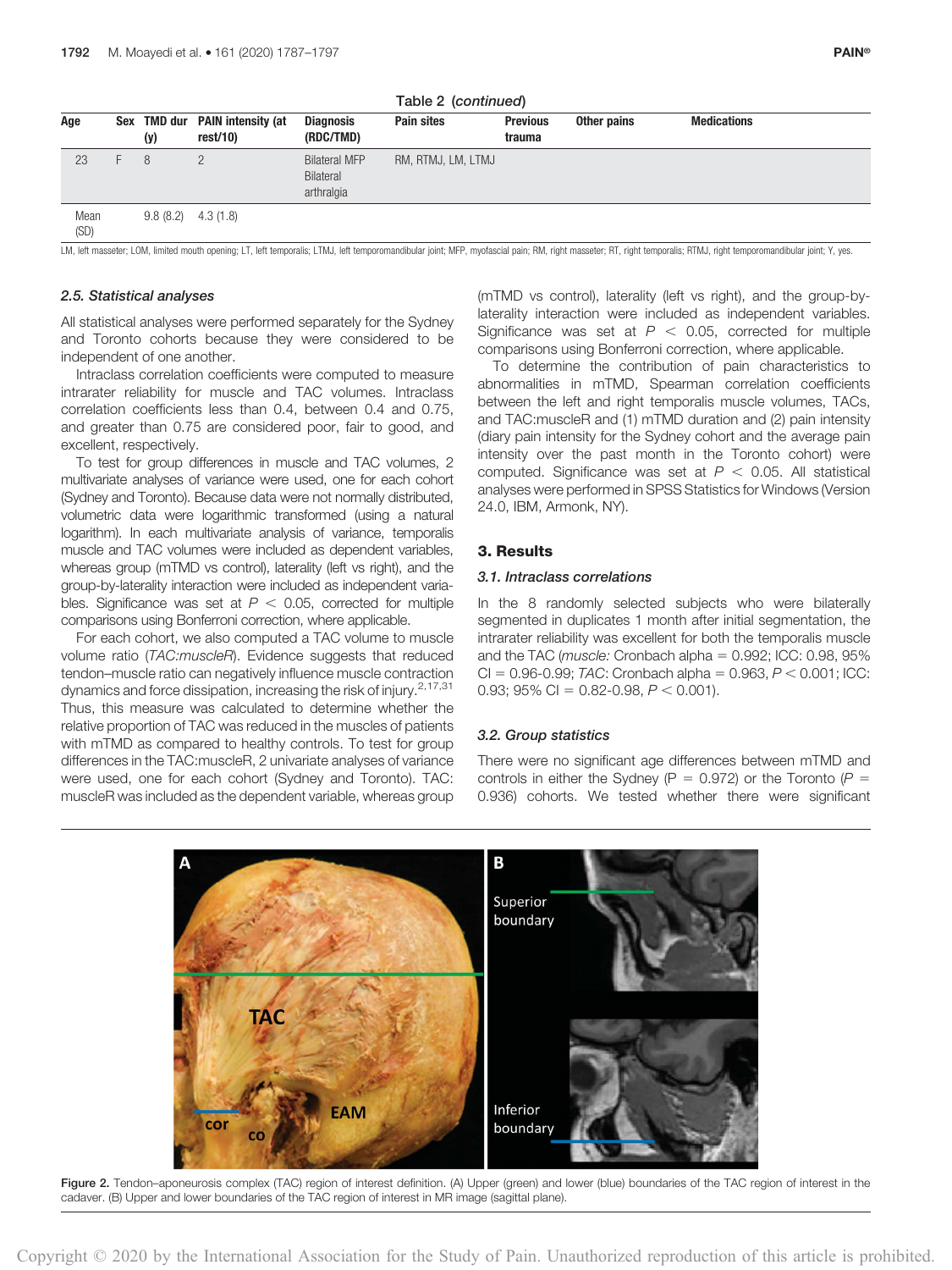

Figure 3. MR segmentation. Segmented axial, coronal, sagittal images of the left temporalis muscle (red) and its TAC (green) in one typical participant, and the right temporalis muscle (blue). R, right side; TAC, tendon–aponeurosis complex.

differences in temporalis muscle and TAC volumes between participants with mTMD vs pain-free control. We did not find an effect of study group (mTMD vs controls) on the temporalis muscle volumes in both the Sydney (Mean  $\pm$  SD; Controls =  $33466.48 \pm 6809.27$  mm<sup>3</sup>, mTMD =  $31462.22 \pm 8195.78$  mm<sup>3</sup>;  $F_{2, 63} = 1.652$ ,  $P = 0.203$ ; Wilk  $\Lambda = 0.837$ , partial  $\eta^2 = 0.025$ ; Table 3A and Fig. 4A) and Toronto (Mean  $\pm$  SD; Controls =  $31534.67 \pm 6592.86 \text{ mm}^3$ , Patients = 31192.95  $\pm$ 7602.19 mm<sup>3</sup>; F<sub>2, 63</sub> = 0.092, P = 0.763; Wilk  $\Lambda$  = 0.671, partial  $\eta^2$  = 0.001; Table 3B and Fig. 4B) cohorts.

Next, we sought to determine whether there were group differences in temporalis TAC volumes. Participants with chronic

mTMD had significantly smaller temporalis TAC volumes, compared to pain-free healthy controls in both the Sydney (Mean  $\pm$  SD; Controls = 2092.49  $\pm$  498.20 mm<sup>3</sup>, mTMD = 1633.52  $\pm$ 641.27mm<sup>3</sup>; F<sub>2, 63</sub> = 12.368, P = 0.001; Wilk  $\Lambda$  = 0.837, partial  $\eta^2$  = 0.162; **Table 3A** and Fig. 4A) and Toronto (Mean  $\pm$  SD; Controls =  $3910.41 \pm 989.93$  mm<sup>3</sup>, mTMD =  $2808.85 \pm 1$ 713.09 mm<sup>3</sup>; F<sub>2, 63</sub> = 29.601, P < 0.001; Wilk  $\Lambda$  = 0.671, partial  $\eta^2$  = 0.316; Table 3B and Fig. 4B) cohorts.

Patients with mTMD had a smaller temporalis TAC:muscleR compared with controls in both the Sydney (Mean  $\pm$  SD; Controls  $= 6.40 \pm 1.74\%$ , mTMD  $= 5.28 \pm 1.77\%$ ; F<sub>2.63</sub>  $= 6.981$ , P  $=$ 0.010; Table 4A and Fig. 4A) and Toronto (Mean  $\pm$  SD; Controls

| Table 3                                     |                           |      |                  |        |              |
|---------------------------------------------|---------------------------|------|------------------|--------|--------------|
| Multivariate analysis of variance (MANOVA). |                           |      |                  |        |              |
| <b>MANOVA</b>                               | <b>Dependent variable</b> | df   | Wilk's $\Lambda$ | F      | $\mathsf{P}$ |
| A. Sydney cohort<br>Corrected model         |                           |      |                  |        |              |
|                                             | Muscle                    | 2,63 | < 0.001          | 0.825  | 0.485        |
|                                             | <b>TAC</b>                | 2,63 |                  | 4.566  | 0.006        |
| Group                                       |                           |      |                  |        |              |
|                                             | Muscle                    | 2,63 | 0.837            | 1.652  | 0.203        |
|                                             | <b>TAC</b>                | 2,63 |                  | 12.368 | 0.001        |
| Side                                        |                           |      |                  |        |              |
|                                             | Muscle                    | 2,63 | 0.974            | 0.010  | 0.922        |
|                                             | <b>TAC</b>                | 2,63 |                  | 1.268  | 0.264        |
| Group $\times$ Side                         |                           |      |                  |        |              |
|                                             | Muscle                    | 2,63 | 0.980            | 0.815  | 0.370        |
|                                             | <b>TAC</b>                | 2,63 |                  | 0.060  | 0.807        |
| <b>MANOVA</b>                               | <b>Dependent variable</b> | df   | Wilk's $\Lambda$ | F      | $\mathsf{P}$ |
| B. Toronto cohort<br>Corrected model        |                           |      |                  |        |              |
|                                             | Muscle                    | 2,63 | < 0.001          | 0.090  | 0.965        |
|                                             | <b>TAC</b>                | 2,63 |                  | 10.245 | < 0.001      |
| Group                                       |                           |      |                  |        |              |
|                                             | Muscle                    | 2,63 | 0.671            | 0.092  | 0.763        |
|                                             | <b>TAC</b>                | 2,63 |                  | 29.601 | < 0.001      |
| Side                                        |                           |      |                  |        |              |
|                                             | Muscle                    | 2,63 | 0.985            | 0.177  | 0.676        |
|                                             | <b>TAC</b>                | 2,63 |                  | 0.531  | 0.469        |
| Group $\times$ Side                         |                           |      |                  |        |              |
|                                             | Muscle                    | 2,63 | 0.990            | 0.001  | 0.979        |
|                                             | <b>TAC</b>                | 2,63 |                  | 0.602  | 0.441        |

Logarithmically transformed data (temporalis muscle and TAC volumes) from the A. Sydney and B. Toronto cohorts. Bold indicates statistically significant at  $P < 0.05$ . df, degrees of freedom.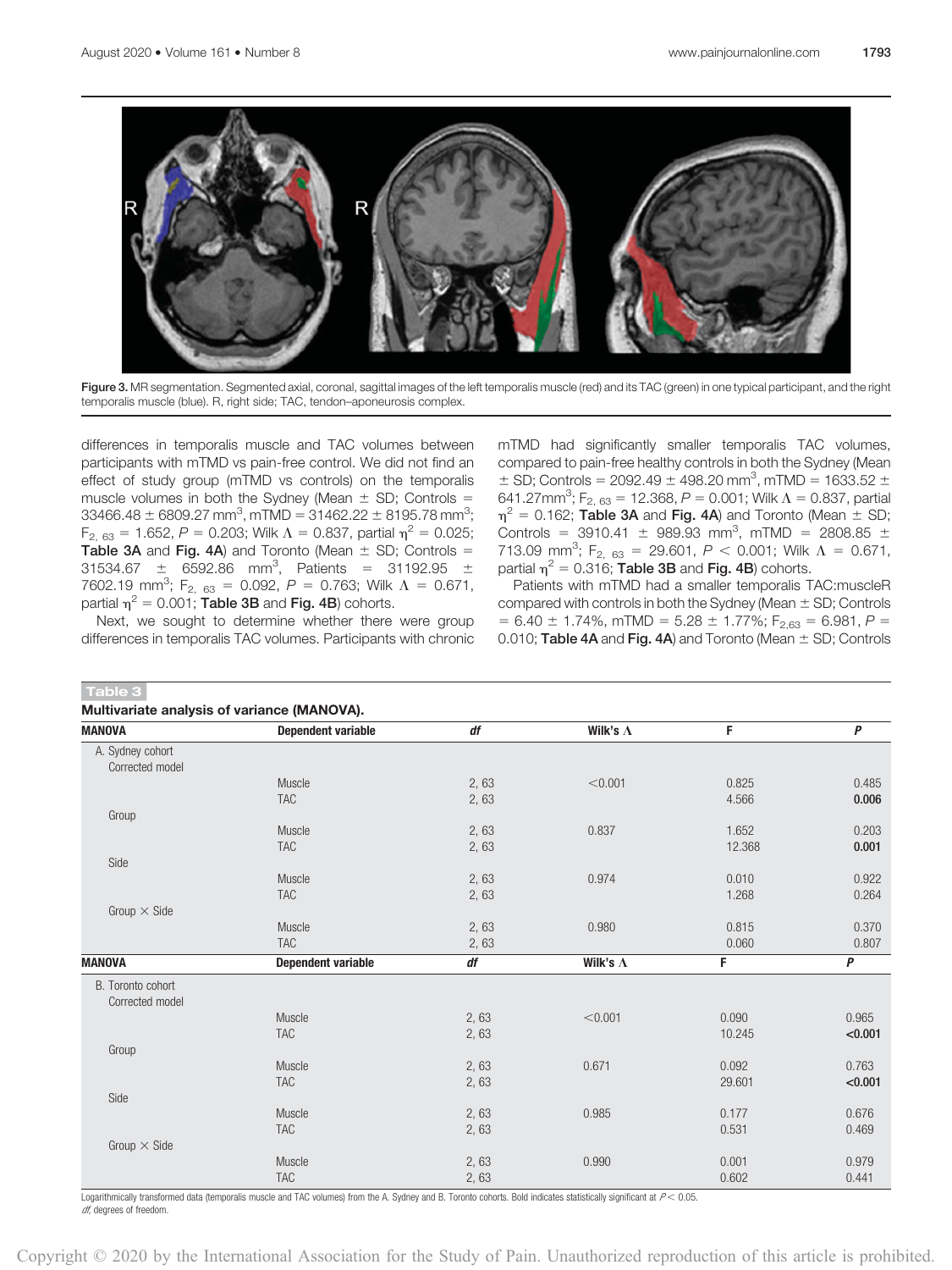

Figure 4. Group comparisons of temporalis muscle, tendon-aponeurosis complex (TAC), and TAC:muscle ratio (%). Group differences between patients with mTMD from (A) the Sydney cohort and (B) the Toronto cohort. The whisker plots represent the median of each group, and the bars represent the maximum and minimum values in each group. Both the Sydney and Toronto cohorts had smaller TAC volumes, and TAC:muscle ratio, compared to healthy age- and sex $m$  matched controls.  $*P < 0.05$ ;  $*P < 0.001$ . mTMD, myalgic temporomandibular disorders.

 $= 12.91 \pm 3.95\%$ , mTMD =  $9.28 \pm 2.41\%$ ; F<sub>2.63</sub> = 20.167, P < 0.001; Table 4B and Fig. 4B) cohorts.

In the Sydney cohort, there was a significantly negative correlation between the left temporalis muscle volume and the duration of TMD symptoms ( $r = -0.61$ ,  $P = 0.009$ ). There were no other significant correlations for either the Sydney or Toronto cohorts (Table 5).

#### 4. Discussion

The aim of this study was to determine whether there are structural abnormalities in the temporalis muscles of patients with chronic mTMD. We investigated the temporalis muscle because of its relatively simple internal architecture, with a single and large TAC. We performed a cadaveric dissection to confirm our ability to image the superficial, zygomatic, and deep parts to the temporalis accurately and in accordance with previous studies,<sup>18,38</sup> which informed our MRI segmentation. We show for the first time that patients with chronic mTMD have smaller TAC volume, which results in a smaller TAC:muscleR because overall muscle volume is normal. Notably, the results were consistent across 2 independent cohorts of patients with chronic mTMD, compared to their respective controls, collected in Canada and Australia. However, in the Sydney cohort, we found that the left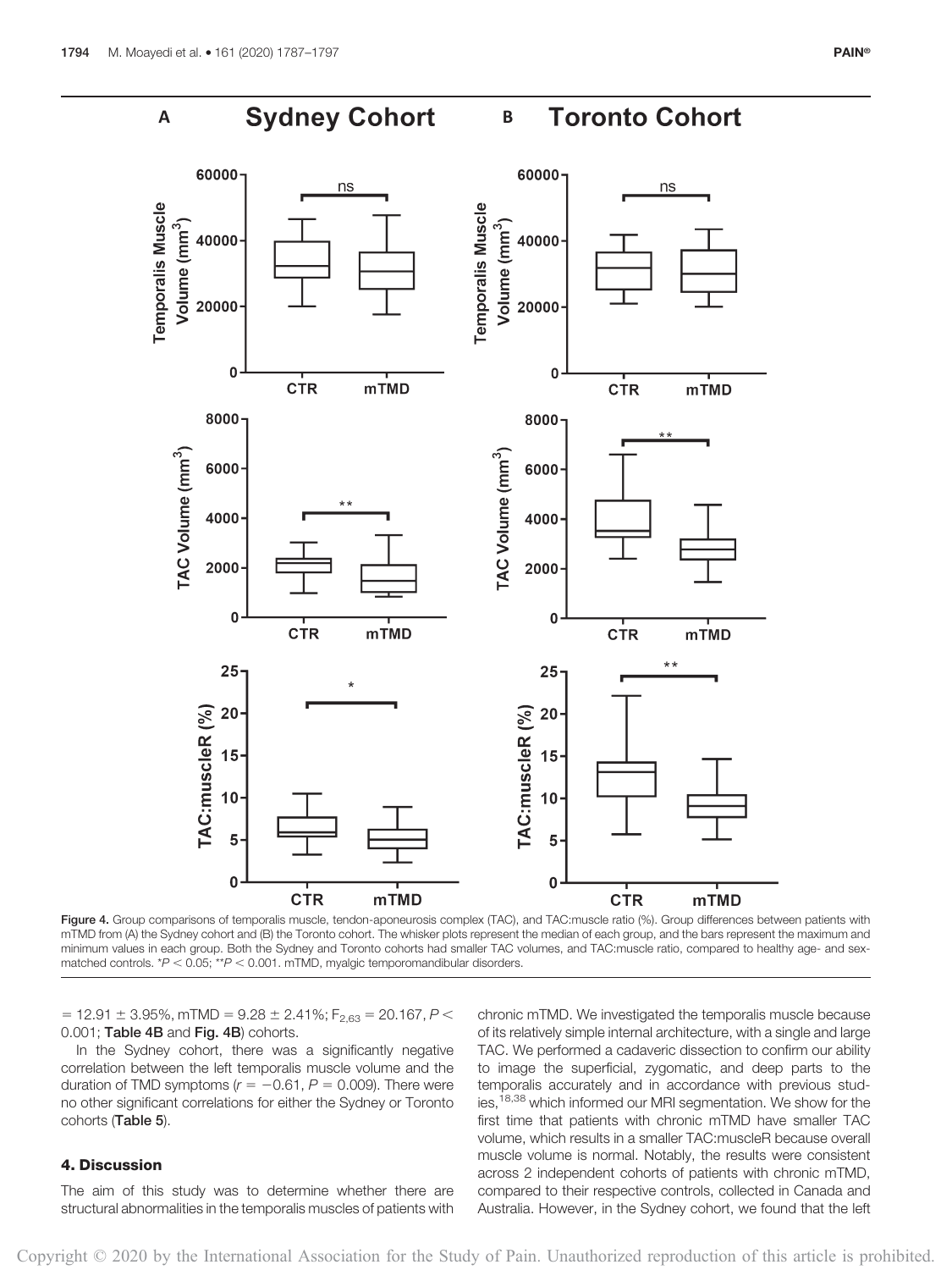Table 4

Univariate analysis of variance (ANOVA) of the temporalis TAC:muscleR.

| Dependent variable: ratio | df | F      | P       |
|---------------------------|----|--------|---------|
| A. Sydney cohort          |    |        |         |
| Corrected model           | 3  | 3.338  | 0.025   |
| Group                     |    | 6.981  | 0.010   |
| Side                      |    | 1.793  | 0.185   |
| Group $\times$ Side       |    | 1.240  | 0.270   |
| Dependent variable: ratio | df | F      | Р       |
| B. Toronto cohort         |    |        |         |
| Corrected model           | 3  | 7.182  | < 0.001 |
| Group                     |    | 20.167 | < 0.001 |
| Side                      |    | 0.950  | 0.333   |
| Group $\times$ Side       |    | 0.001  | 0.516   |

Logarithmically transformed data from the A. Sydney and B. Toronto cohorts were used. Bold indicates statistically significant at  $P < 0.05$ .

df, degrees of freedom.

temporalis muscle volume was significantly negatively correlated with TMD duration, but this finding was not reproduced in the Toronto cohort. In addition, we did not find any correlations with pain intensity in either cohort.

Previous studies have investigated abnormalities in masticatory muscles in patients with mTMD. These investigations focused principally on the lateral pterygoid and masseter muscles. Three studies reported abnormalities in the lateral pterygoid muscles in patients with mTMD, 6,24,41 but methodological limitations limited their interpretability, and they did not formally test group differences between those with TMD and TMD-free controls. Furthermore, none of the studies investigated patients with chronic mTMD, which limits their comparability with our study. With respect to the masseter, one study using ultrasound reported no differences between mTMD and control groups in masseter width,<sup>35</sup> which is consistent with our findings in the other muscles under study in this investigation. However, in another that relied on ultrasound measurements, thicker masseter muscles were observed in patients with mTMD both at rest and during contraction as compared to TMD-free controls.<sup>1</sup> They also reported the absence of or fewer internal masseter echogenic bands (TACs) in a small proportion of patients with  $mTMD<sub>1</sub><sup>1</sup>$  which indicates that TACs may be less visible in patients with mTMD. The authors attributed the thicker masseter in patients with mTMD to the presence of edema, but could not confirm this with ultrasound. The larger masseter muscle result is in contrast to our findings, whereas the reduced TACs corroborate our findings. Nevertheless, the complex internal structure of the masseter and the use of different measures (muscle width vs muscle volume), and imaging techniques (ultrasound vs MRI) limit comparison of these results with our findings in the temporalis and highlight the need for further multimodal characterization of masseter muscles in mTMD.

Although our study demonstrates differences in TAC volumes between patients with chronic mTMD and controls, the crosssectional design of our study did not allow us to determine whether TAC abnormalities predate the onset of TMD pain or are sequelae of the disease. The absence of a correlation with pain duration with the TAC volumes or TAC:muscleR in our study likely suggests that TAC structural abnormalities might not be related to progression of disease or may stabilize early on in the disease process. Furthermore, the lack of relationship between ongoing pain intensity and structural abnormalities found in this study may result from a combination of altered peripheral nociceptive drive and altered central mechanisms because it is known that individuals with TMD display enhanced central sensitivity to noxious inputs.37

The TAC structural abnormalities could, in part, explain the functional abnormalities described previously in mTMD. Indeed, individuals with chronic mTMD present with greater masticatory muscle activity compared to healthy controls, $4$  and have reduced masticatory muscle reperfusion after exercise.<sup>8</sup> Similarly, reduced masticatory muscle oxygenation has been reported in the masseter of healthy individuals at risk of developing mTMD.<sup>39</sup> Reduced reperfusion leads to hypoxia, inflammation, increased oxygen radical production, and injury of muscle tissue.<sup>5,34,43</sup> Although muscle hypoxia has been reported to be a critical pathophysiological determinant of tendon injury in other body regions, <sup>27,40</sup> this is yet to be determined in the temporalis muscle, and the concurrence of such abnormalities is yet to be tested in TMD.

Abnormalities in TAC volumes affect the ability of the muscle to dissipate forces generated during function. Using computational models, Fiorentino and Blemker showed that alterations in the proximal TAC width of the long head of the biceps femoris (hamstring) determine changes in the strains within the muscle. In particular, they found that a reduced proximal TAC width increased the musculotendineous tissue unit strain, which can potentially increase the risk of injury.<sup>17</sup> Although this has not yet been tested in masticatory muscles, we hypothesize that the smaller temporalis TAC:muscleR observed in patients with mTMD may preexist the onset of mTMD, and predispose these patients to muscle injury.

Conversely, it is equally feasible that mTMD leads to TAC atrophy, and this is exacerbated with prolonged pain. Accordingly, our data indicate that the left temporalis muscle volume is

Spearman's correlations between temporalis muscle volume, TAC volume, and TAC:muscleR and pain characteristics.

|                   | Left          |            | <b>Right</b>  |            | L TAC:muscleR | <b>R TAC:muscleR</b> |  |
|-------------------|---------------|------------|---------------|------------|---------------|----------------------|--|
|                   | <b>Muscle</b> | TAC        | <b>Muscle</b> | <b>TAC</b> |               |                      |  |
| A. Sydney cohort  |               |            |               |            |               |                      |  |
| Duration          | $-0.61*$      | $-0.28$    | $-0.36$       | $-0.30$    | 0.30          | $-0.10$              |  |
| Intensity (D)     | 0.29          | $-0.24$    | 0.37          | 0.31       | 0.27          | 0.35                 |  |
|                   | Left          |            | <b>Right</b>  |            | L TAC:muscleR | <b>R TAC:muscleR</b> |  |
|                   | <b>Muscle</b> | <b>TAC</b> | <b>Muscle</b> | <b>TAC</b> |               |                      |  |
| B. Toronto cohort |               |            |               |            |               |                      |  |
| Duration          | 0.328         | 0.50       | 0.39          | 0.31       | $-0.02$       | $-0.06$              |  |
| Intensity         | 0.275         | $-0.24$    | $-0.08$       | $-0.34$    | $-0.27$       | $-0.33$              |  |

A. Correlations of left (L) and right (R) temporalis muscle volumes, TAC, and TAC:muscleR with TMD duration and diary pain scores (Intensity D) for the Sydney cohort. B. Correlations of L and R temporalis muscle volumes, T and TAC:muscleR with TMD duration and average pain intensity scores over the past month for the Toronto cohort.\* Statistically significant ( $P = 0.009$ )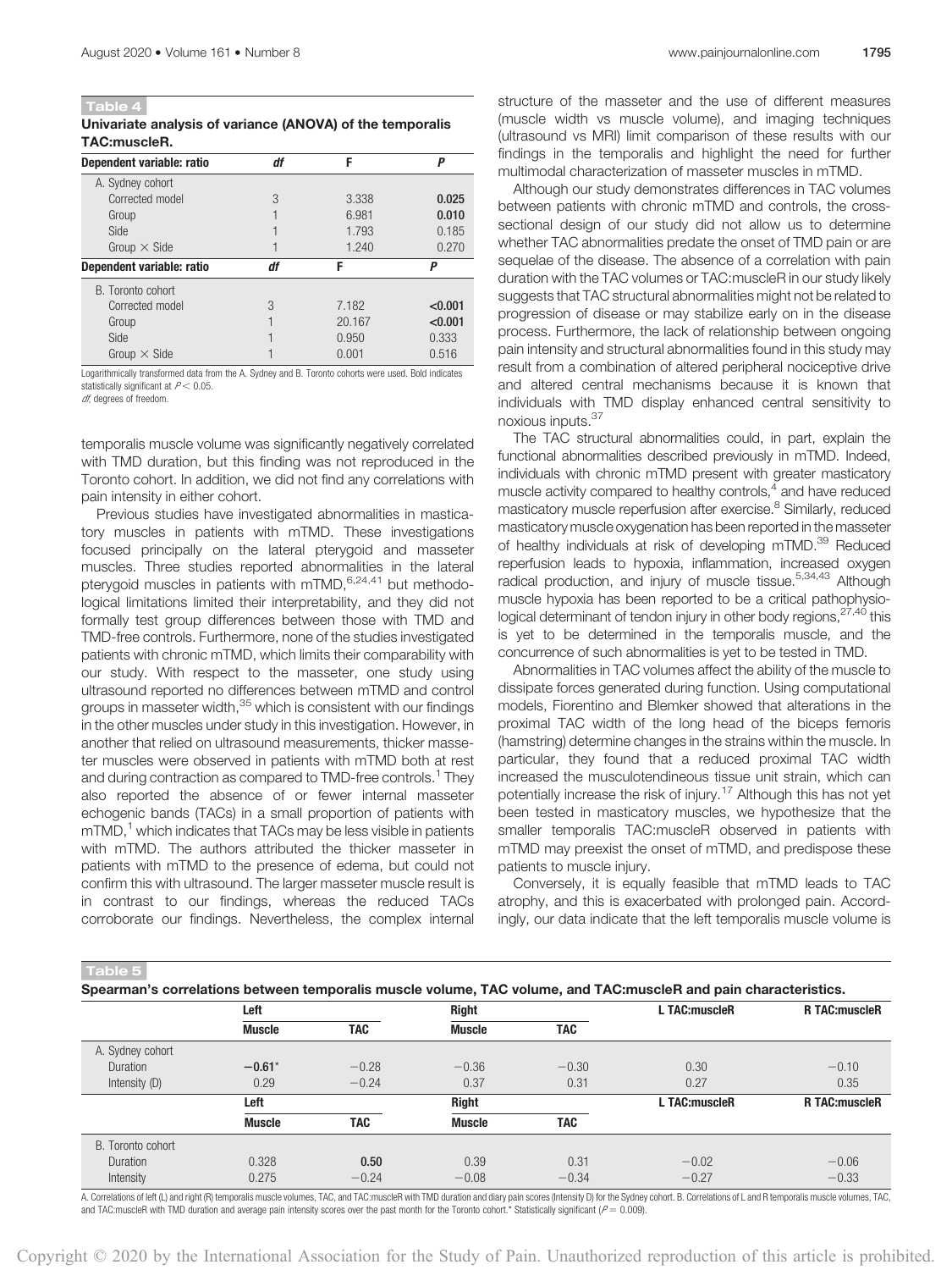negatively correlated with TMD duration in the Sydney cohort, suggesting that prolonged pain could have an adverse effect on temporalis TAC volume. However, this finding was not replicated in the Toronto cohort, and thus must be interpreted with caution. We and others have shown previously the presence of structural abnormalities along the trigeminal nociceptive pathway in mTMD.28,30,45,46 Notably, as previously reported in the Toronto cohort, trigeminal nerve and thalamic abnormalities were related to TMD pain duration, <sup>28,30</sup> suggesting a persistent nociceptive barrage that drove plasticity along the trigeminal nociceptive pathways.<sup>30</sup> One possible source of this nociceptive drive could be the muscle injury and persistent inflammation related to the abnormalities described in the current study. However, given that this study was retrospective and cross-sectional, future studies should aim to disentangle these 2 proposed, competing mechanisms.

Our investigation has limitations, some of which have been discussed above. First, our study included mostly women. The limited number of male participants in the Sydney cohort did not allow us to test sex differences in the TAC and temporalis muscle structure. Second, our study had a relatively small sample size. However, the replication of the effect—namely that TAC volumes were smaller in mTMD, compared to controls—indicates that the study did not suffer from low power. Indeed, the observed effect size for the differences were partial  $\eta^2 = 0.162$  and partial  $\eta^2 =$ 0.316 for the Sydney and Toronto cohorts, respectively, which are considered large effect sizes. Therefore, the only potential concern with obtaining a significant result from a small sample size would be selection bias, which has been mitigated by the investigation of 2 independent cohorts, recruited from 2 different countries, by a different set of clinicians. Third, the TAC is not discernible from the temporalis muscle within the most cranial portion of the muscle on the T1-weighted MR images. This was corroborated by our dissection, which demonstrated that the temporalis is very thin superiorly. Furthermore, in the most caudal portion of the muscle, at its attachment on the coronoid process, similar MR signal intensities hindered distinction of TAC from cortical bone (both low signals ie, black/dark). To address this limitation, we limited our characterization of the TAC superiorly by the superior orbital rim and inferiorly by the first axial slice where signal from cancellous bone of the coronoid process was seen. Thus, it is possible that our segmentation underestimated the TAC volumes in both groups and both cohorts. Given the consistency of this underestimation in both groups and both cohorts, we believe this minimally affected the group differences in TAC:muscleR.

The MRI data from the 2 different cohorts were acquired with 2 different scanners, using different imaging parameters. The slightly larger voxel sizes of the Toronto studies may have resulted in increased voxel selection during segmentation. Given the independent nature of the 2 cohorts, we used the Sydney cohort to determine whether there were differences in the TAC:muscleR and the Toronto cohort as an independent replication. Notably, each cohort was compared to controls collected on the same scanner. We found that bilateral TACs were significantly smaller in both cohorts. Yet, given the cross-sectional design of this study, whether the temporalis TAC:muscle abnormalities preexist the onset of mTMD or are a consequence of the disease remains an open question. Therefore, future longitudinal human and/or animal studies are required to disentangle these competing hypotheses.

#### 5. Conclusions

We show in 2 independent cohorts, that patients with chronic mTMD have smaller temporalis TAC volume, and smaller temporalis TAC:muscleR. Future work is required to determine the mechanism and functional significance of reduced temporalis TAC volume in mTMD, and to determine whether such abnormalities exist in other masticatory muscles.

#### Conflict of interest statement

The authors have no conflicts of interest to declare.

#### Acknowledgements

M. Moayedi was supported by the Bertha Rosenstadt Endowment Fund and held Canadian Institutes of Health Research (CIHR) Banting and Best Doctoral Research Award (2009-2012). K.D. Davis was supported by a CIHR Grant. P.-Y. (T.) He was supported by a CIHR summer studentship. The Centre for Advanced Dental Research and Care is supported by a donation from dentalcorp and Henry Schein Corporation (HCT). E.W.N. Lam was supported by a Dr Lloyd and Ms Kay Chapman Chair. L. Henderson holds an Australian National Health and Medical Research Council Grant (G182968). The Centre for Multimodal Somatosensory and Pain Research at the University of Toronto is funded by a grant from Canada Fund for Innovation and the Ontario Centres of Excellence (I.C. and M.M.). I. Cioffi was supported by the University of Toronto's Faculty of Dentistry, and the University of Toronto Centre for the Study of Pain.

Received 13 September 2019 Received in revised form 23 January 2020 Accepted 5 March 2020 Available online 9 March 2020

#### **References**

- [1] Ariji Y, Sakuma S, Izumi M, Sasaki J, Kurita K, Ogi N, Nojiri M, Nakagawa M, Takenaka M, Katsuse S, Ariji E. Ultrasonographic features of the masseter muscle in female patients with temporomandibular disorder associated with myofascial pain. Oral Surg Oral Med Oral Pathol Oral Radiol Endod 2004;98:337–41.
- [2] Bojsen-Møller J, Magnusson SP. Mechanical properties, physiological behavior, and function of aponeurosis and tendon. J Appl Physiol 2019; 126:1800–7.
- [3] Bragdon EE, Light KC, Costello NL, Sigurdsson A, Bunting S, Bhalang K, Maixner W. Group differences in pain modulation: pain-free women compared to pain-free men and to women with TMD. PAIN 2002;96: 227–37.
- [4] Cioffi I, Landino D, Donnarumma V, Castroflorio T, Lobbezoo F, Michelotti A. Frequency of daytime tooth clenching episodes in individuals affected by masticatory muscle pain and pain-free controls during standardized ability tasks. Clin Oral Investig 2017;21:1139–48.
- [5] Close GL, Ashton T, McArdle A, Maclaren DP. The emerging role of free radicals in delayed onset muscle soreness and contraction-induced muscle injury. Comp Biochem Physiol A Mol Integr Physiol 2005;142: 257–66.
- [6] D'Ippolito SM, Borri Wolosker AM, D'Ippolito G, Herbert de Souza B, Fenyo-Pereira M. Evaluation of the lateral pterygoid muscle using magnetic resonance imaging. Dentomaxillofac Radiol 2010;39:494–500.
- [7] Dao TT, LeResche L. Gender differences in pain. J Orofac Pain 2001;14: 169–95.
- [8] Delcanho RE, Kim YJ, Clark GT. Haemodynamic changes induced by submaximal isometric contraction in painful and non-painful human masseter using near-infra-red spectroscopy. Arch Oral Biol 1996;41: 585–96.
- [9] Drangsholt MT, LeResche L. Temporomandibular disorder pain. In: Crombie IK, Croft PR, Linton SJ, LeResche L, Von Korff M, editors. Epidemiology of pain. Seattle: IASP Press, 1999. p. 202–33.
- [10] Dworkin SF. Perspectives on the interaction of biological, psychological and social factors in TMD. J Am Dent Assoc 1994;125:856–63.